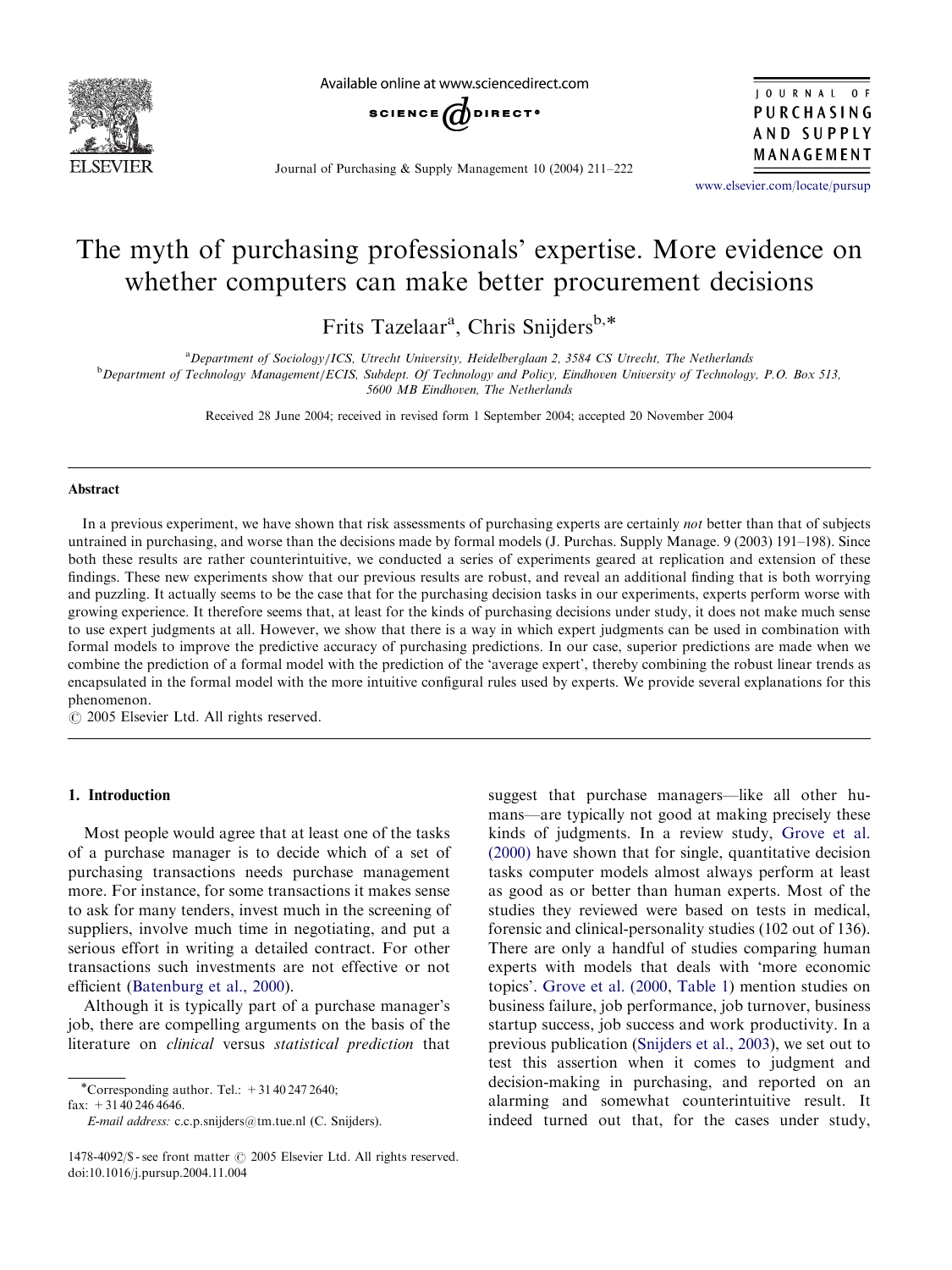<span id="page-1-0"></span>Table 1

Spearman correlations between actual and predicted scores, averaged per group, as in [Snijders et al. \(2003\)](#page--1-0)

| Formula                  | 0.37 |
|--------------------------|------|
| Students                 | 0.26 |
| Purchasing professionals | 0.24 |
|                          |      |

purchasing professionals do not make better purchase decisions than undergraduates, and both are actually outperformed by a computer model (using a simple formula).

Though in principle this result is in line with research in other areas, and in that sense perhaps need not be treated as a surprising finding, we want to analyze some of the evident follow-up questions related to this result. First, we consider how robust this finding is. Perhaps our finding was simply for a purchasing professional rather unlucky statistical fluke, so we tried to replicate our findings (and succeeded). Second, we extended our previous research and considered possible reasons for our findings by looking at the way in which experts, in general, tend to behave. Finally, we focus on whether and how the decision-making of purchasing professionals can be improved, based on the literature on experts and expertise.

### 2. Computer beats purchasing professionals: a robust finding

We first repeat in brief the essential elements of the experimental setup as used in [Snijders et al. \(2003\).](#page--1-0) In that experiment, both purchase professionals and undergraduates were each given 8 case descriptions regarding a procurement transaction (the procurement of IT-products; see [Fig. 1](#page--1-0) for an example case), and were asked, among other things, to predict the likelihood of this transaction being a problematic one (see [Snijders](#page--1-0) [et al., 2003](#page--1-0) for details). All our claims about the judgment and decision-making capabilities of purchasing professionals are, therefore, based on purchasing professionals being able to identify which transactions are the ones most likely to be problematic. This is, obviously, not the only kind of decision a purchasing manager has to make, but we think it is an important one. Moreover, the purchasing professionals themselves felt they would do fine in this task, even when asked after completion (but before displaying the results).

In fact, the vignettes were chosen from a larger database of real purchasing transactions, so that we actually knew the correct answers to what the purchasing professional and the students were predicting and could compare their answers with the real ones (for a more detailed description of this database, see the AppendixA, and [Batenburg, 1996](#page--1-0) or [Buskens and](#page--1-0) [Batenburg, 2000](#page--1-0)). In short, our professionals and students were to predict how many problems would occur, and we knew the right answer. All undergraduates involved were freshmen in information sciences and participated as part of a course requirement. Purchasing professionals participated in reaction to an invitation from a student. Each pair of students had to find one purchasing professional who was willing to participate. Preferably, the professional should have experience in both purchasing and IT, since the transactions on the vignettes were all about IT-products. Ultimately, 30 purchasing professionals and 60 students participated.

We made sure that for (almost) all sets of eight vignettes, there were three individuals who made predictions: a purchasing professional and two students. The 240  $(30 \times 8)$  vignettes given to the purchasing professional were all different. This guaranteed a large spread in the kinds of vignettes under consideration and it enabled a clean comparison of purchasing professionals versus students. Participants were also asked to answer several other questions to which we will return later.

Beforehand, we calculated a formula that generates predictions on the likelihood of a particular transaction being problematic (prediction 1) and which kinds of problems were to be expected (prediction 2, for four kinds of problems). No fancy modeling was used: for both issues the formula was linear in the predictors. For instance, the formula to predict the likelihood of problems was a linear combination of the price of the product (if high, then more problems), the importance of the product for the profit of the buyer (if high, then more problems), the buyer's ability to judge the price/ quality ratio of the product (if high, then more problems), and the degree of detail in the written contract (if high, then more problems). Note that this , roughly shows that the model simply expects more problems for larger and more complicated transactions, irrespective of the amount of effort involved in careful planning and the kind of partner.<sup>1</sup> We did not include the kind and number of products as a predictor for the model; this even gives a small information deficit to the model as compared to the respondent.

Hence, we used five formulas: one to predict how problematic a transaction was going to be, and four separate formulas, one for each specific problem that could occur. Since we calculated the formulas on the

<sup>&</sup>lt;sup>1</sup>More careful and elaborate measurement and data analysis using the dataset as mentioned in [Buskens and Batenburg \(2000\)](#page--1-0) show that other aspects than just these four also correlate with the amount and likelihood of problems in a purchasing transaction (cf. [Rooks, 2002\)](#page--1-0). That the model to predict problems as used in this paper is relatively straightforward is in part a consequence of the fact that one only has 14 separate items available for prediction.